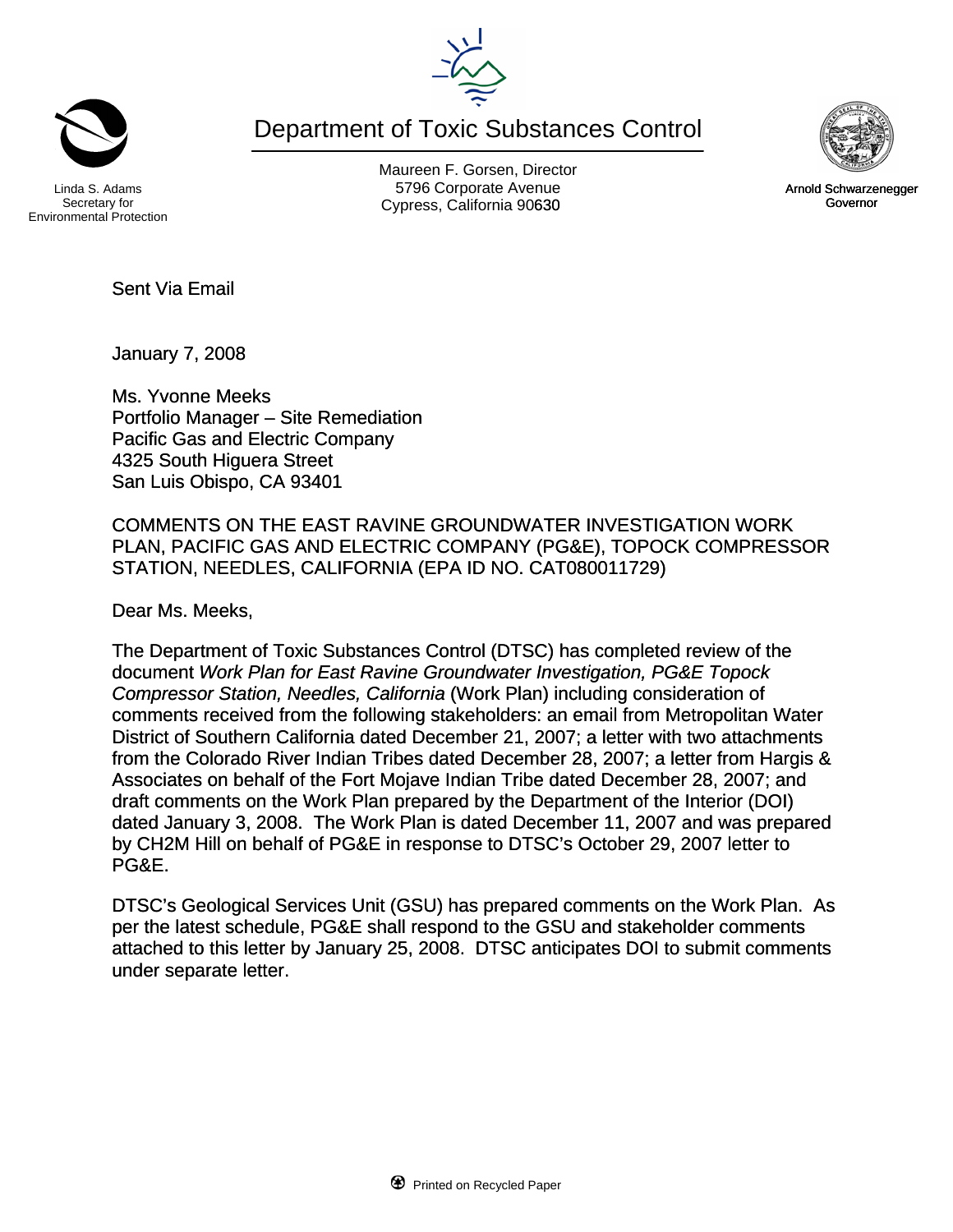Ms. Yvonne Meeks January 7, 2008 Page 2 of 2

If you have any questions or comments regarding this letter, please contact me at (714) 484-5423

Sincerely,

Karen Baker

Karen Baker, Chief, CEG, CHG Geology, Permitting, and Corrective Action Branch

#### **REFERENCES**

DTSC, October 29, 2007. Letter to PG&E. "Workplan for Groundwater Investigation in Area of Concern 10 - East Ravine at Pacific Gas and Electric Company (PG&E), Topock Compressor Station, Needles, California (EPA ID No. CAT080011729).

aky:010801

cc: PG&E Topock Consultative Workgroup Members - Via e-mail

PG&E Topock Technical Workgroup Members - Via e-mail

Native American Tribal Contacts for PG&E Topock project - Via e-mail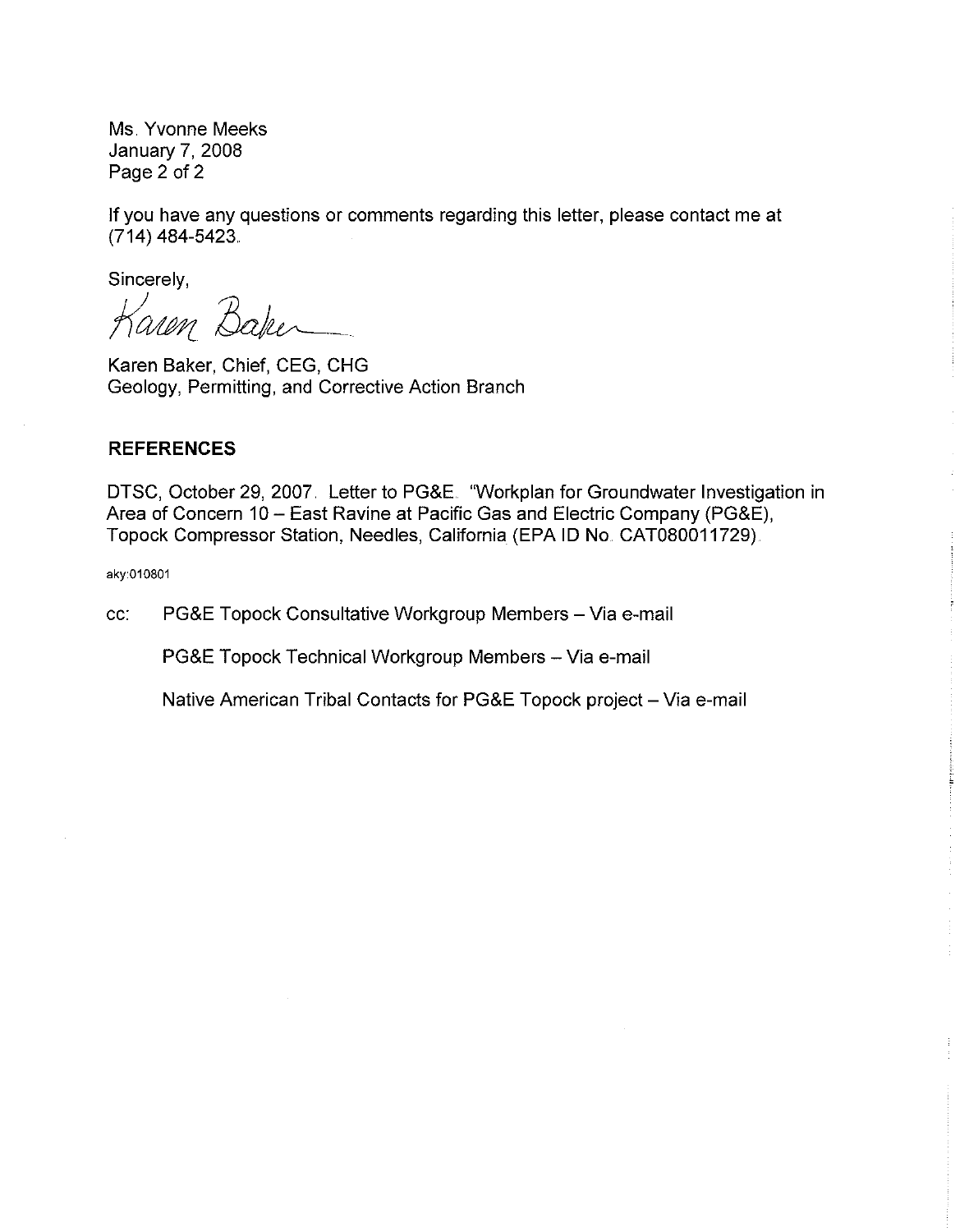**Department of Toxic Substances Control** 

Maureen F. Gorsen, Director



Arnold Schwarzenegger Governor

5796 Corporate Avenue Linda S. Adams Secretary for Cypress, California 90630 Environmental Protection

> Karen Baker, Chief, CEG, CHG Geology, Permitting & Corrective Action Branch

- Chris Guerre, CHG FROM:  $U\Lambda$ Senior Engineering Geologist **Geological Services Unit**
- DATE: January 7, 2008

TO:

SUBJECT: East Ravine Groundwater Investigation Work Plan Pacific Gas and Electric Company (PG&E), Topock Compressor Station Needles, California PCA 22120 WP 540015-48/36 WR 740522

# **DOCUMENTS REVIEWED**

Work Plan for East Ravine Groundwater Investigation, PG&E Topock Compressor Station, Needles, California (Work Plan). The Work Plan is dated December 11, 2007 and was prepared by CH2M Hill on behalf of PG&E.

Letters commenting on the Work Plan were received from several stakeholders. These letters are listed below and resulted in the inclusion of several comments contained in the General and Specific Comments sections within this memorandum:

Department of the Interior (DOI), January 3, 2008. Comment Table on the Work Plan for East Ravine Groundwater Investigation (DOI, 2008).

Gregg de Bie, December 28, 2007. Letter with two attachments to DTSC. Comments on Work Plan for East Ravine Groundwater Investigation, PG&E Topock Compressor Station, Needles, California (CRIT, 2007).

Attachment 1: Dr. Michael Tsosie, December 28, 2007. Memorandum to Gregg de Bie. "Comments on East Ravine Study for Topock" (Tsosie, 2007).

Attachment 2: Envirometrix Corporation (EMC), December 27, 2007. Letter to Gregg de Bie "Review of Work Plan for East Ravine Groundwater Investigation, PG&E Topock Compressor Station, Needles, California " (EMC, 2007).

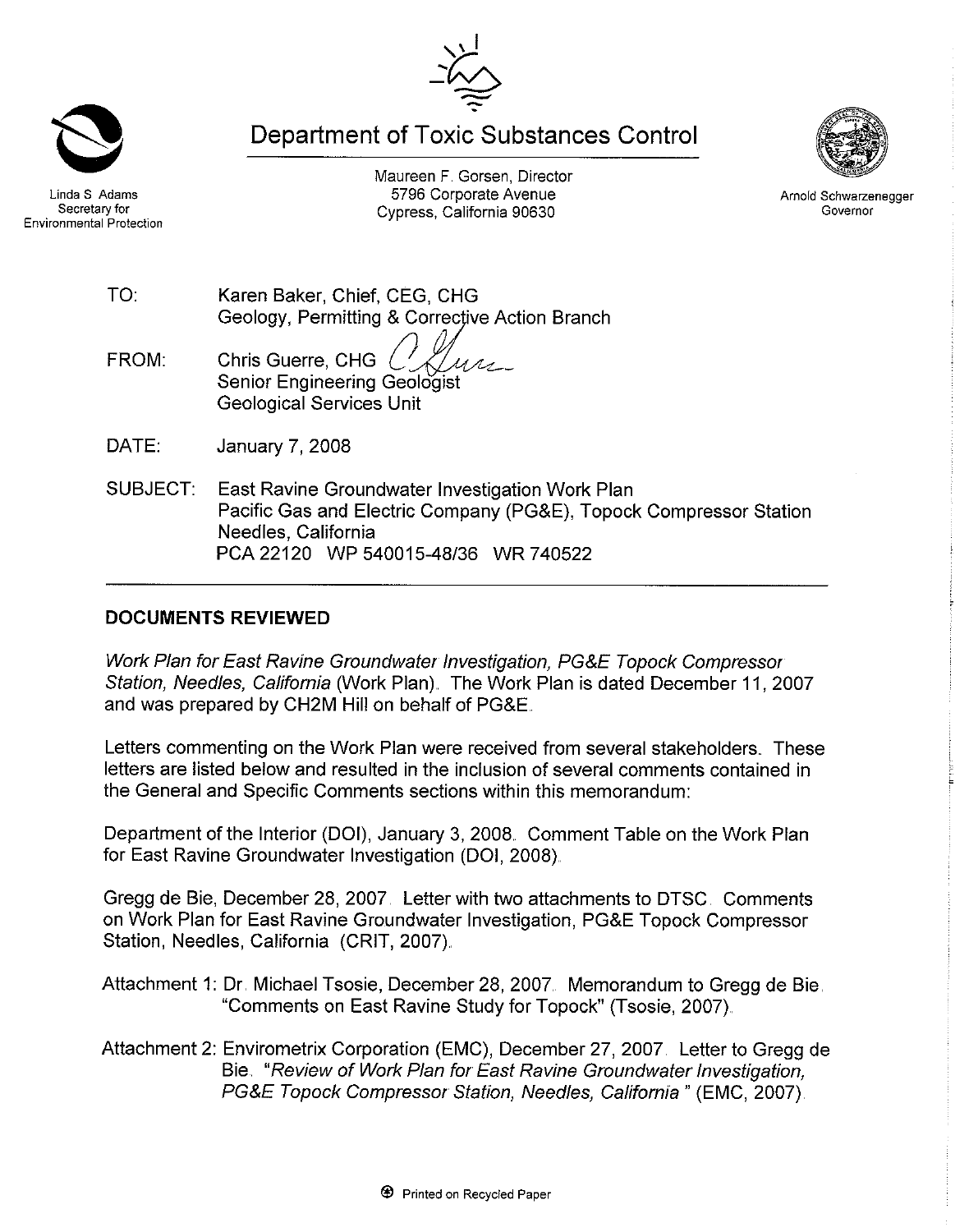Leo Leonhart, December 28, 2007. Letter to the Department of Toxic Substances Control (DTSC) and Bureau of Land Management (BLM). "Fort Mojave Indian Tribe Comments on Pacific Gas & Electric Co. December 11, 2007, document titled *Work Plan for East Ravine Groundwater Investigation PG&E Compressor Station, Needles, California."* (FMIT, 2007).

Metropolitan Water District of Southern California (MWD), December 21, 2007. Email to DTSC and PG&E. "GeoPentech Review – Work Plan for East Ravine Groundwater Investigation (Plan), PG&E Topock Compressor Station, Needles California." (MWD, 2007).

# **INTRODUCTION**

The Geological Services Unit (GSU) with DTSC conducted a review of the abovereferenced document regarding groundwater investigation of the East Ravine area. The East Ravine area has been designated as Area of Concern 10 (AOC 10) as part of site soils and groundwater characterization (CH2M Hill, 2007a). In 2006, PG&E recommended soil and groundwater characterization activities for AOC 10 (PG&E, 2006) as part of PG&E's responses to DTSC comments on the draft version of the 2005 RCRA Facility Investigation (RFI)/Remedial Investigation (RI) Report. The Work Plan was prepared in response to DTSC's October 29, 2007 letter to PG&E.

The East Ravine formerly contained a surface impoundment in the subarea designated AOC 10c area (Work Plan, Figure 2; CH2M Hill, 2006/2007a) that has historically yielded some of the highest chromium concentrations in site soils (3,360 mg/kg<sup>[1](#page-3-0)</sup>). A white powdery material similar to the white material in Bat Cave Wash has also been documented as having occurred within area AOC 10c (CH2M Hill, 2006). On October 18, 2007, DTSC staff observed a thin white powdery layer within AOC 10d during a field visit. Aerial photographs of the fluids retained by the former impoundment have been included in this memorandum as pictures of the impoundment have not been provided in existing documents. Review of existing aerial photographs indicate that fluids were present in the AOC 10c area from 1961 to 1967. Additionally, chromium has recently been detected in groundwater in bedrock well MW-23 in 2006 and 2007 at concentrations greater than 1,000 ug/L (CH2M Hill, 2007b, 2007c, and 2007d).

 $\overline{a}$ 

<span id="page-3-0"></span><sup>&</sup>lt;sup>1</sup> Milligrams per kilogram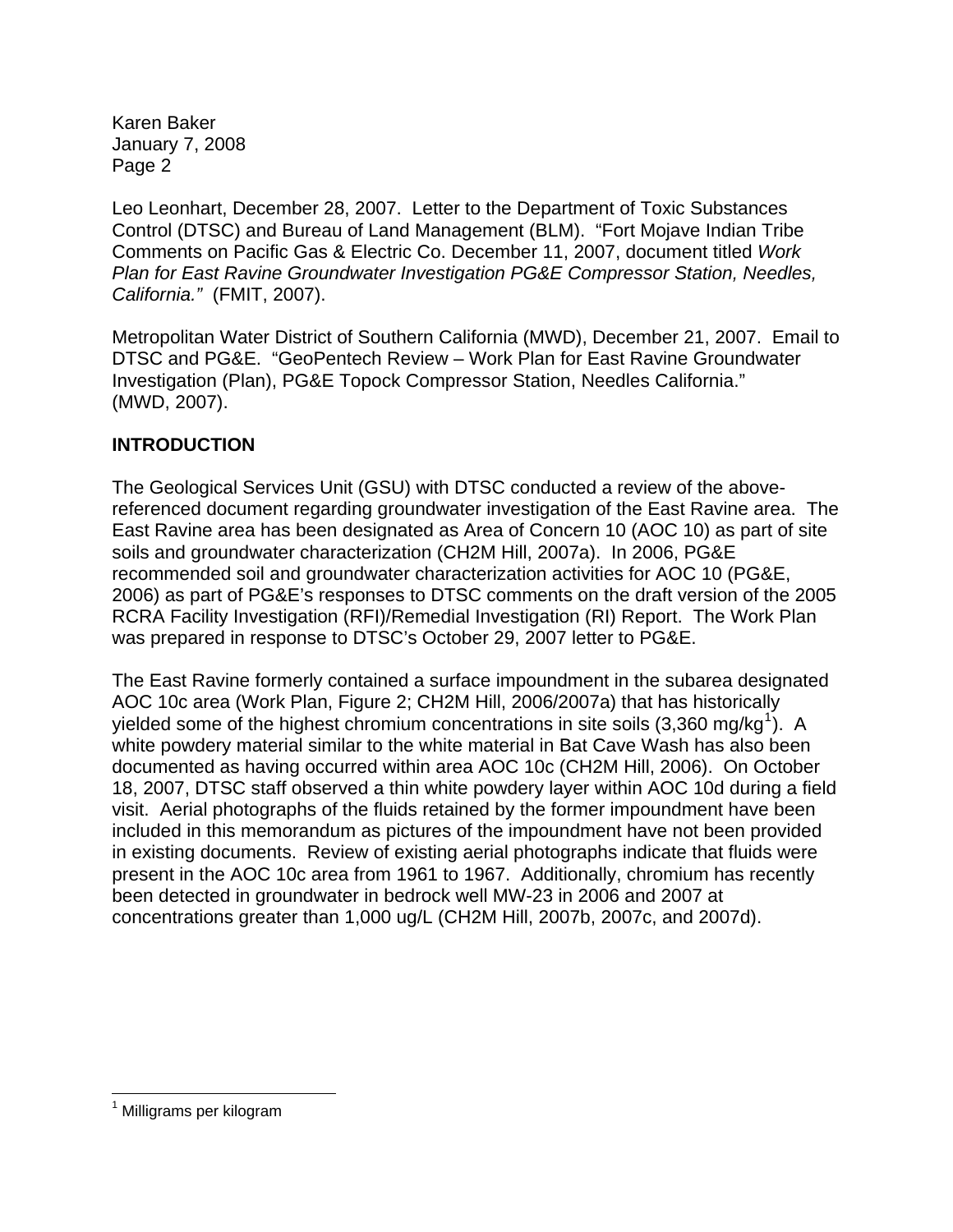

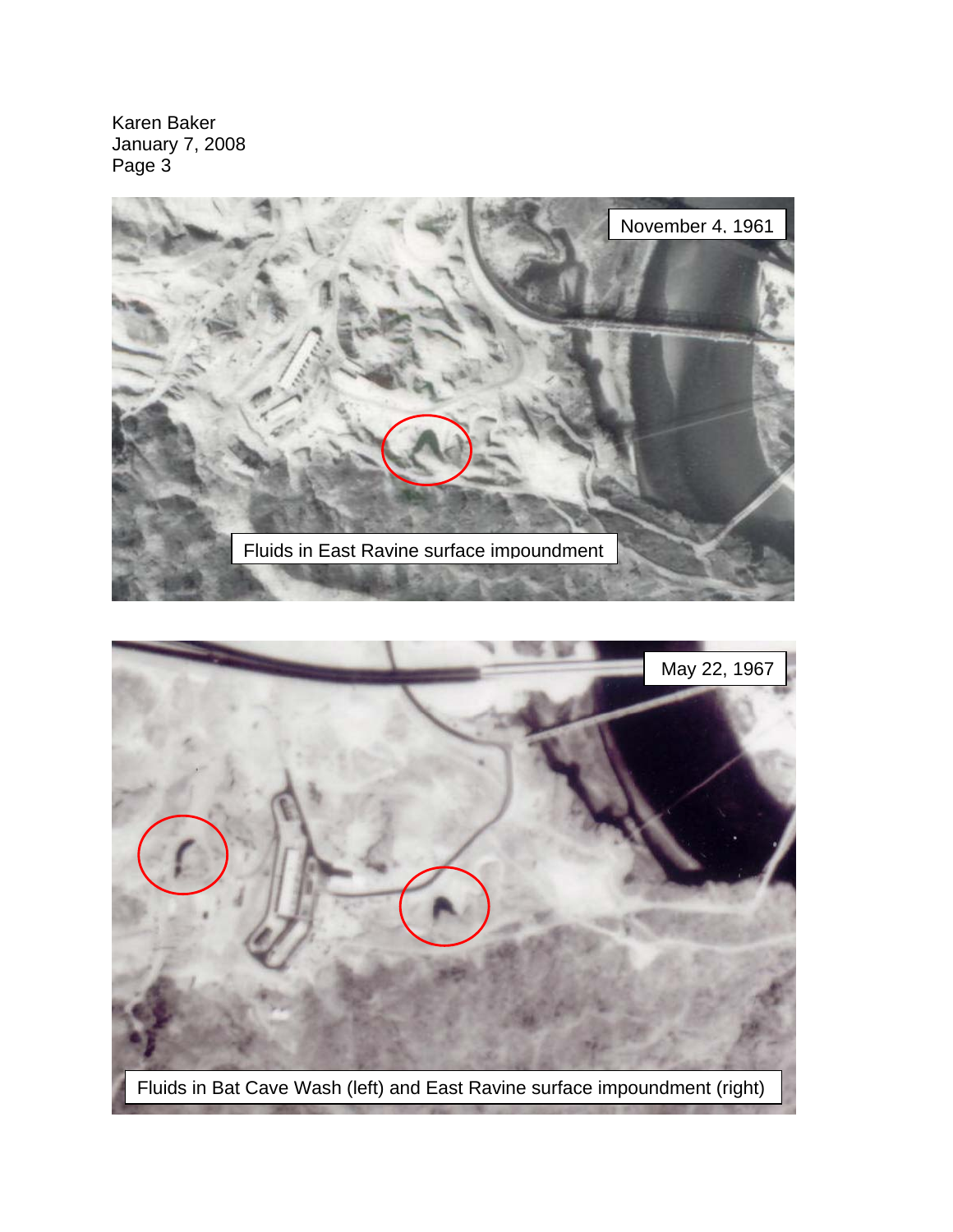The Work Plan proposes to install a shallow alluvial well and deeper bedrock well at two primary locations (Sites A and B). If elevated chromium (50 or 100 ug/L<sup>[2](#page-5-0)</sup>) is detected at Sites A or B, then a second phase of drilling would be conducted with step out borings and associated deep bedrock wells to the north, east and west at three locations (Sites C, D, and E).

Based on the GSU review, it is recommended that PG&E address the following General and Specific Comments contained in this memorandum and provide responses to DTSC for review and consideration.

# **GENERAL COMMENTS**

**General Comment 1 – Section 2.1, Investigation Overview:** An alluvial monitoring well at Site A may be unwarranted if bedrock is encountered at shallow depths above the base of the former impoundment/AOC 10c area. Conceptually, the alluvial wells are designed to determine if perched water or transient subflow along the top of the bedrock/base of the alluvium occurs away from suspected source areas (e.g., AOC 10c). PG&E should consult with DTSC after the deeper Site A exploration borehole is drilled and logged to determine if the Site A alluvial well should be installed. A similar strategy should be applied to the proposed alluvial wells at contingent Sites C and D.

**General Comment 2 – Section 2.1, Investigation Overview:** EMC believes that more initial drilling locations, including drilling immediately next to the impoundment, are required (EMC, 2007). The GSU understands that drilling adjacent to the impoundment was not considered by PG&E due to physical constraints posed by the ravine topography. However, PG&E should further evaluate completing wells within or immediately adjacent to the former impoundment as installing wells adjacent to potential source areas is generally beneficial in evaluating if a former unit has impacted the environment. If it is feasible to install a well in or adjacent to the former impoundment, it is recommended that the well be included in the Work Plan as an initial well.

**General Comment 3 – Section 2.1.3, Contingency Drilling Sites:** An additional drilling site, Site F, is recommended in the event elevated chromium is detected at contingent Sites D or C. The purpose of Site F would be to bound contamination, if detected, to the south. It is desired that Site F be located along the existing east-west pipeline road pictured at the base of Figure 2 in the Work Plan and somewhere south of the AOC 10d area.

**General Comment 4 – Section 2.1.3, Contingency Drilling Sites:** Both DOI and EMC identified concerns with the rationale for the 50 and 100 ug/L chromium

<span id="page-5-0"></span>endertalier.<br><sup>2</sup> Micro gram per liter.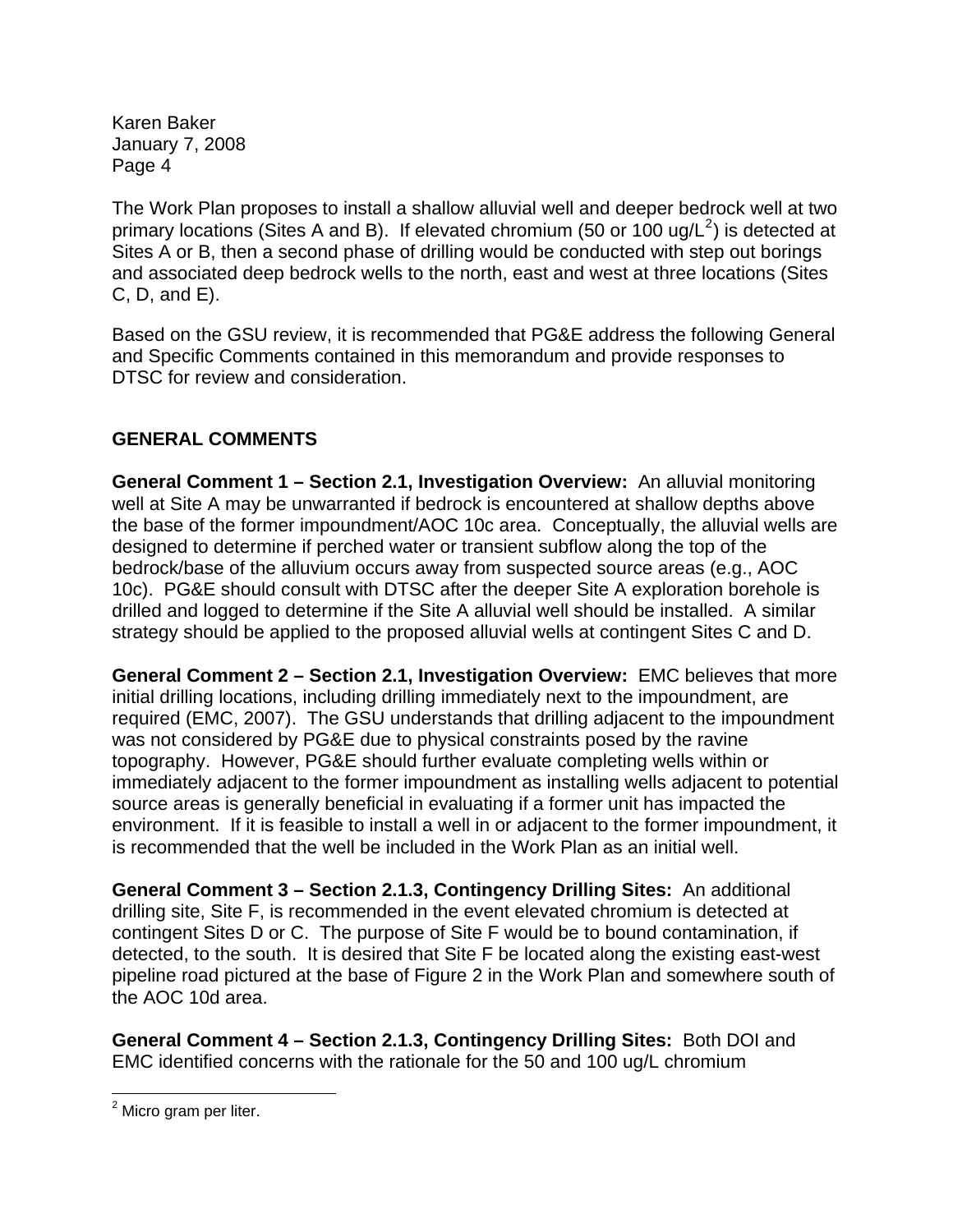concentration levels from Site A and Site B groundwater wells that would trigger installation of the contingency wells (DOI, 2008; EMC, 2007). DTSC understood that the contingency trigger levels would be used to identify the majority of the plume extent, if a plume exists, in the East Ravine area. Characterization would not necessarily be complete, but a general understanding of plume configuration would be provided through implementation of the Work Plan. As there are circumstances in which installation of contingency wells might be warranted below the proposed trigger levels, it is recommended that further evaluation of contingent well locations be conducted by the PG&E Topock Technical Workgroup (TWG) for wells that yield trigger values below those proposed in the Work Plan. The TWG could meet via conference call and discuss the well data and potential contingent well installation in a manner similar to that conducted for screen calls during previous well installations. The Work Plan should also accommodate installing additional contingent wells at an alternate Site C and/or Site E location if warranted by groundwater results from initial Site C and E wells.

**General Comment 5 – Section 2.1.3, Contingency Drilling Sites:** The second paragraph on page 2-3 of the Work Plan indicates that the decision to proceed with contingent well locations would occur after two rounds of sampling data had been completed at Sites A and B per the schedule discussed in Section 5 of the Work Plan. It is also conceivable that field data (e.g., discolored groundwater, significantly elevated hexavalent chromium in groundwater samples) would negate the necessity to obtain two rounds of data form Sites A and B. Therefore, it is recommended that DTSC reserve the right to direct PG&E to proceed with the contingent well installations on an expedited schedule if warranted.

Hexavalent chromium concentrations greater than 1,000 ug/L were only detected in December 2006 and March 2007 in bedrock well MW-23 during low river stage. Therefore, as seasonal effects and/or low river stage might affect groundwater sampling results in the area, the time needed to assess data from Site A and B wells might need to be extended from that proposed in the Work Plan depending on when the Work Plan is actually implemented. In the event that hexavalent chromium concentrations are not detected above contingency trigger levels in Site A and B wells, data collected between December and March from Site A and B wells should also be evaluated before a final decision is made to not install contingency wells. Reporting should follow that as outlined in the Work Plan with the understanding that the December to March data might invoke the contingency well installation.

**General Comment 6 – Section 2.6, Groundwater Sample Collection:** It is anticipated that the bedrock aquifer encountered will result in monitoring wells with low yield. Therefore, it is recommended that additional purge and sample events be conducted in addition to that described in the Work Plan. The additional purging events are requested to ensure that any introduced fluids or mixed aquifer waters are removed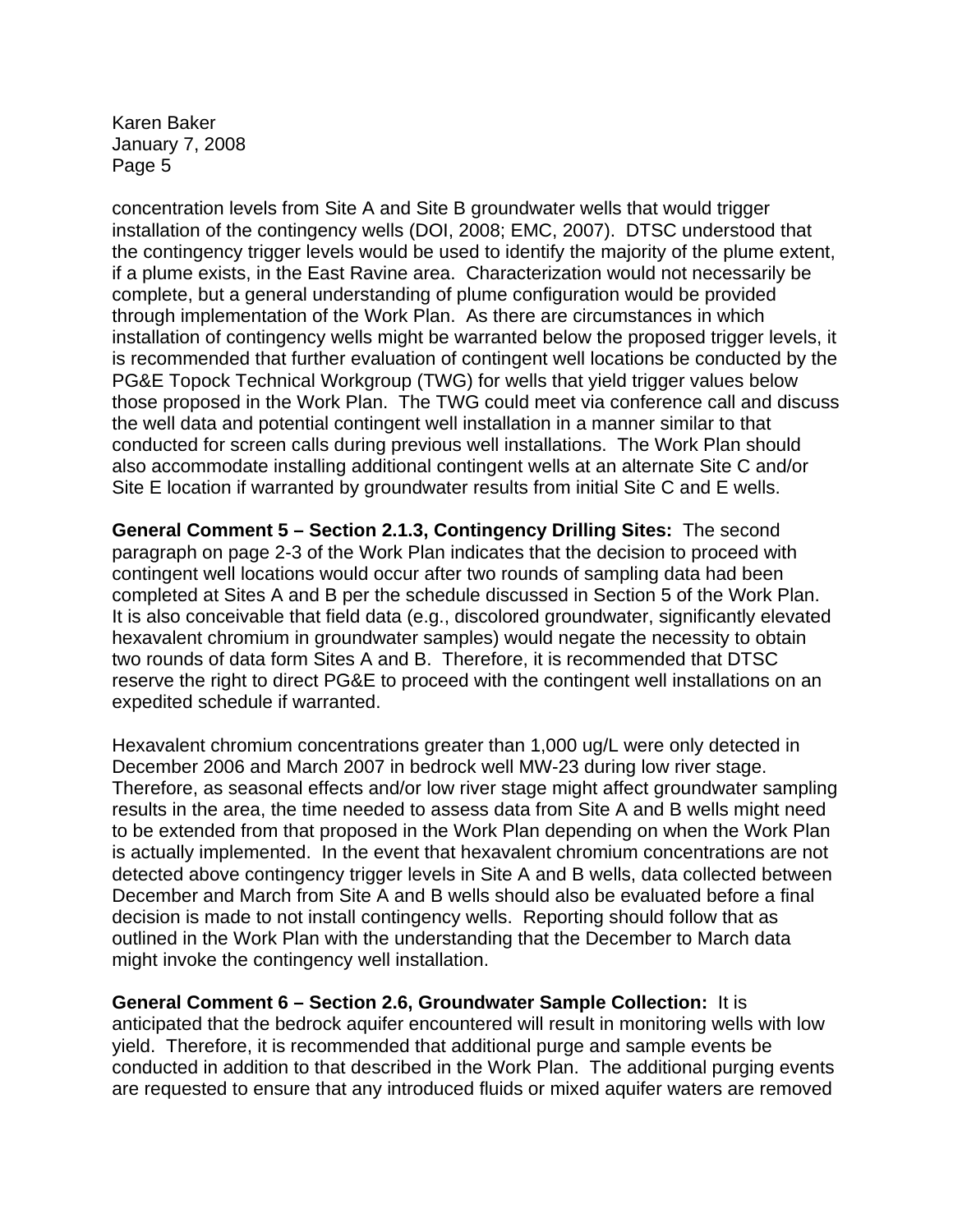from the low yield wells in an expedited manner. The additional purging and sampling events may utilize a modified analyte list consisting of, at a minimum, chromium (and related analyses such as specific conductance) utilizing the Interim Measures 3 laboratory and the standard field parameter measurements.

**General Comment 7 – Miocene Conglomerate Orientation Data:** MWD's comments (MWD, 2007 - Eric Fordham Comments 1 and 3) recommended that data regarding the orientation and character of the Miocene Conglomerate and its discontinuities be provided to adequately evaluate whether the proposed borings are optimally positioned. Information regarding characteristics of the Chemehuevi Detachment Fault was also requested. Therefore, it is recommended that PG&E obtain the necessary information to address this concern. Available data should be utilized. If not already conducted, mapping of Miocene Conglomerate bedding and structures (e.g., fracture analysis) in the immediate area is suggested. Based on the information amassed, the proposed borings should be evaluated to ensure appropriate locations, angles, and depths have been selected.

**General Comment 8:** Soil sampling should be conducted during Site B drilling activities for the shallow alluvial monitoring well. DTSC had previously requested that soil samples of the dam be collected since potential exists for the dams to contain contaminated materials or have buried contaminated soils or wastes (See page 24 of the July 2007 GSU memorandum attached to DTSC's August 10, 2007 letter to PG&E). This will require that the monitoring well borehole be drilled through the dam and completed beneath the East Ravine wash. Three soils samples are recommended: two from within the dam materials and one from the alluvium at the contact between the dam and the wash. The soil samples should be analyzed for the constituents of potential concern identified for AOC 10 in the Part A Work Plan (CH2M Hill, 2006). This will eliminate redundant activity and reduce the number of incursions into the area.

# **SPECIFIC COMMENTS**

**Specific Comment 1 - Section 1.2.2 Chromium Sampling Results at Well MW-23:** It is significant to also note that the oxidation reduction potential (ORP) for bedrock well MW-23 has changed over time from more reducing to oxidizing conditions providing a geochemical environment where hexavalent chromium can better persist. During sampling events in 2002 and 2003 ORP measurements were consistently negative and averaged -152 mV $3$ . Since 2005, positive ORP values up to 199 mV have been documented in the site wide groundwater monitoring data base. Additionally, hexavalent chromium concentrations were not detected above 10 ug/L in well MW-23 from 1998 through 2005 except during one sampling event in 2004 in which the

<span id="page-7-0"></span> 3 millivolts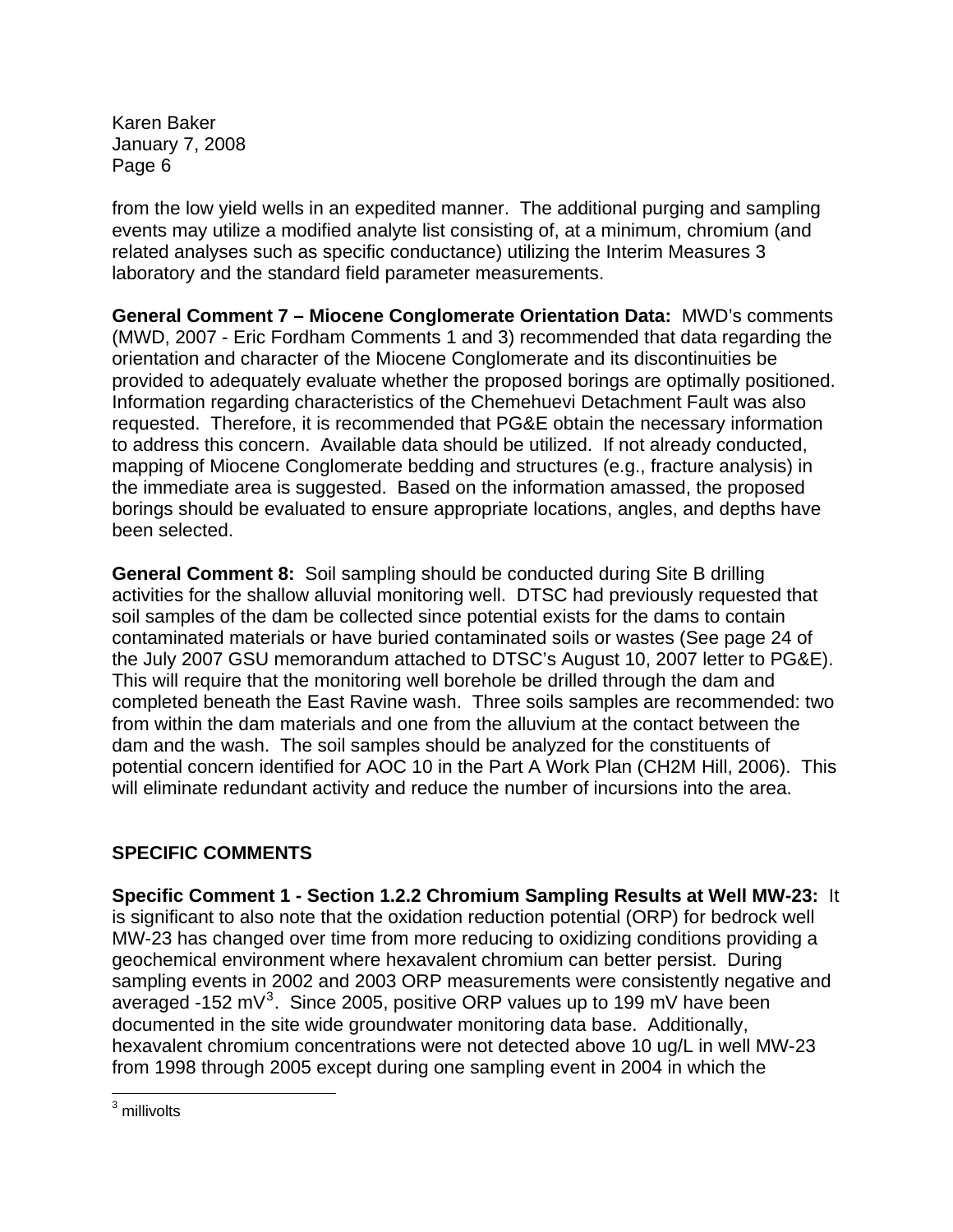reported value was 10.1 ug/L. Since March 2006, hexavalent chromium has consistently exceeded 10 ug/L (CH2M Hill, 2007c and 2007d) and has resulted in DTSC's heightened attention to data from this well.

**Specific Comment 2 - Section 2.1.1 Primary Drilling Site A:** EMC commented that there was too close a margin of error between the proposed maximum drilling depth of 200 feet for Site A and the anticipated depth of 180 feet to reach the detachment fault (EMC, 2007). Therefore, it is recommended that the maximum depth be extended to 225 feet (a 25 percent margin of error). Information obtained in response to General Comment 7 could also modify the maximum depth.

**Specific Comment 3 - Section 2.3.1 Drilling Methods:** MWD recommended that a PQ-size, triple tube core barrel be considered for the diamond-bit core drilling proposed for the site (MWD, 2007). This size core barrel should be considered for the initial drilling as should larger or smaller diameters depending on the drilling conditions encountered at the site.

**Specific Comment 4 - Section 2.3.2 Core Logging:** In addition to the items listed under Rock Core Logging the following features, at a minimum, should also be documented and reported: lithologic description, alteration/weathering, structures and orientation, texture, foliation/bedding, grain size, hardness/strength, moisture conditions, percent core recovery, and photographs.

**Specific Comment 5 - Section 2.4.1 Borehole Development and Geophysical Logging:** ORP field measurements should also be measured during development purging.

**Specific Comment 6 - Section 2.4.1 Borehole Development and Geophysical Logging:** Mechanical surging of the borehole may eventually be necessary especially if drilling mud is used during drilling of the bedrock boreholes.

**Specific Comment 7 – Section 2.4.2, Permeability Testing:** The section indicates that permeability testing may be conducted in each bedrock borehole. The GSU anticipates that flow testing will be conducted on at least some of the new wells and that the method(s) ultimately proposed by PG&E for the site conditions encountered will require DTSC approval.

#### **Specific Comment 8 – Section 2.4.4, Initial Bedrock Groundwater**

**Characterization:** Depth discrete groundwater sampling is recommended regardless of the reasons cited in the Work Plan as the potential for chemical stratification within the bedrock aquifer will still exist.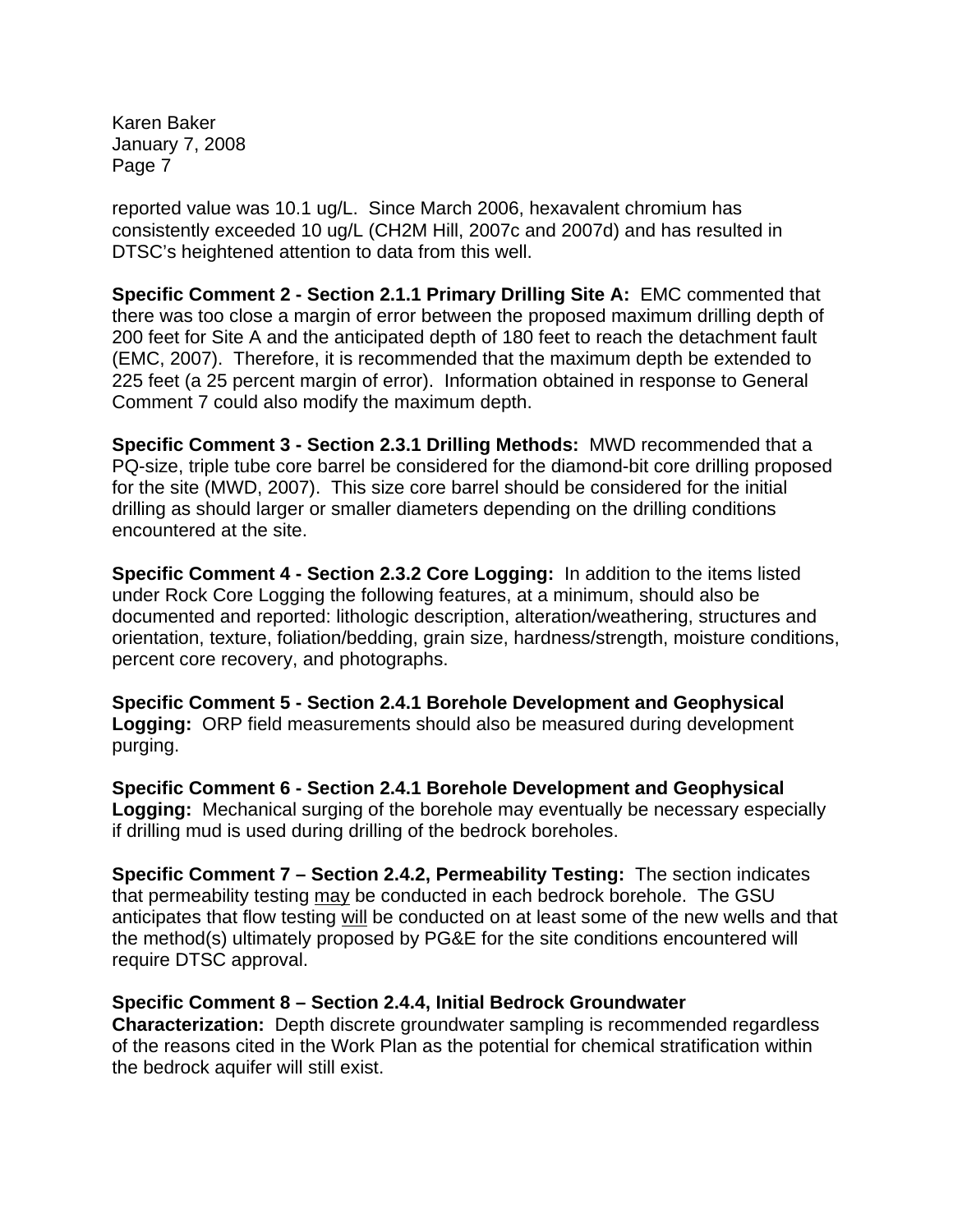used successfully at other VOC sites.

**Specific Comment 9 – Section 2.5.1.2, Borehole Completion Materials:** The volume of any potable water added to the borehole should be documented.

**Specific Comment 10 – Section 2.5.2, Bedrock Monitoring Well Design and Specifications:** The type of well completion ultimately proposed by PG&E for the site conditions encountered will require DTSC approval. DTSC would accept other well designs not identified in the Work Plan (e.g., Barcad® type sampling systems) if the need arises. Please note that the well design proposed should be able to accommodate transducers and data loggers.

**Specific Comment 11 – Section 2.5.2.2, Multiple-Completion Bedrock Monitoring Well:** The section discusses volatile organic compound (VOC) sampling and suggests that VOC sampling data could be compromised when using the Solinst® Continuous Multilevel Tubing (CMT). The section concludes that VOCs are not a concern in the East Ravine. The GSU recommends that VOCs be added to the sampling list in Table 2 of the Work Plan for the initial wells for the two sampling rounds. This is requested since: PG&E documents in the Work Plan that the impoundment in the East Ravine contained liquids of unknown composition during several years in the 1960s; VOCs have been used at the compressor station; and VOC data are lacking in the East Ravine area. The GSU does not believe that the CMT well design will necessarily adversely affect VOC data since the CMT channel port will be purged prior to sampling, dense nonaqueous phase liquids are not anticipated, and the CMT technique has been

**Specific Comment 12 – Section 2.5.5, Well Survey and Completion Diagram:** The well completion diagrams should also include the diameter of the well and borehole in addition to the other items identified in the section.

**Specific Comment 13 – Section 2.6, Groundwater Sample Collection:** MWD wanted to know what would happen if pumping at Site A and B did not yield water (MWD, 2007). DTSC does not anticipate that the bedrock wells will not yield water as based on known production from all the other bedrock monitoring wells installed at the site. However, if such an occurrence was to occur, PG&E and DTSC would consider such actions as more aggressive well development, modifying the well design, reaming the borehole, or drilling a new borehole at the same site area or possibly at a contingent location.

**Specific Comment 14 – Table 1:** Target boring depths for contingent sites may need to be modified pending the results of the initial investigations. Site C investigations should be implemented if contamination is confirmed at neighboring Site B, not Site A.